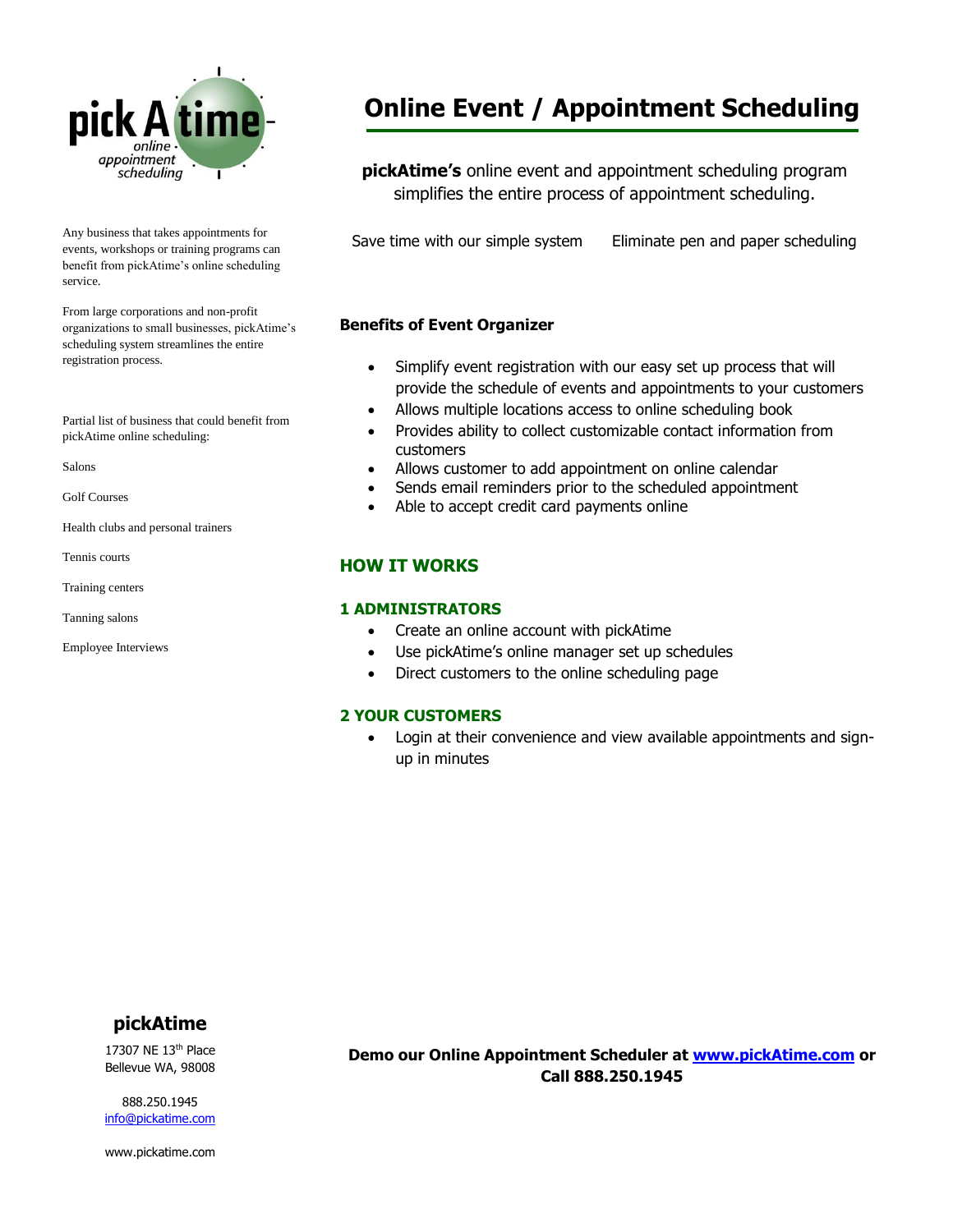

# **FULL FEATURE LIST**

### **Front End**

- Customizable Login Page, with ability to add custom text, custom logo, and links to consent forms, etc.
- Use scheduling site as stand-alone or as link from client website
- Available slots can be displayed in a table or text format
- Provides customers with printable appointment schedules
- Allows customers to receive Outlook or Gmail calendar invitation they can add to online calendar
- Allows customers to cancel / reschedule appointment
- Allows customers to edit their contact information and change their password
- 24/7 access to the online scheduler
- Will not display other scheduled appointments to customer
- Provides ability to collect customer and/or appointment specific information upon registration or appointment scheduling

# **Account Setup**

- Printable Online Manager guide
- 24/5 M-F email support
- Ability to control when the scheduler is open and closed to customers
- Ability to control how far in advance customers can book appointments
- Ability to control how much time prior to an appointment an appointment can be cancelled
- Total number of appointments per customer can be limited
- Total number of appointments by appointment type can be limited
- Frequency of appointment scheduling by customer can be limited
- Supports multiple time zones
- Supports 24 hour clock
- Supports European date format (i.e. dd/mm/yyyy)

#### **Appointment Management**

- Slot length can be variable
- Ability to have single or multiple appointments per time slot
- Supports both one time and periodic appointment scheduling
- Appointment schedule can be displayed before or after login
- Ability to search appointments by customer or by date
- Outlook calendar appointment can be made for appointment provider
- Supports range of service / appointment types